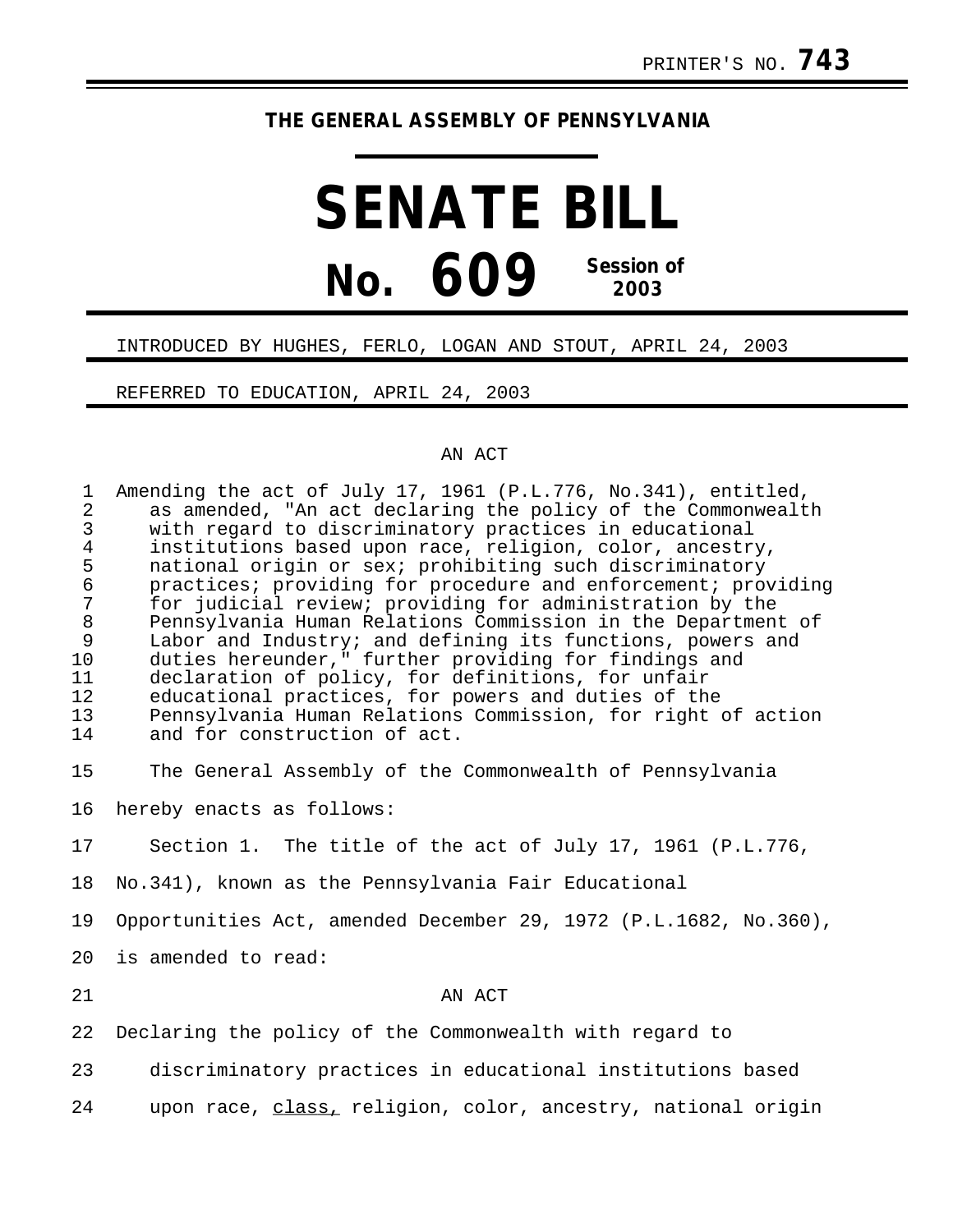1 [or], sex, sexual orientation, gender identity or expression; 2 prohibiting such discriminatory practices; providing for 3 procedure and enforcement; providing for judicial review; 4 providing for administration by the Pennsylvania Human 5 Relations Commission in the Department of Labor and Industry; 6 and defining its functions, powers and duties hereunder. 7 Section 2. Section 2 of the act, amended December 22, 1992 8 (P.L.1688, No.187), is amended to read:

9 Section 2. Findings and Declaration of Policy.--(a) It is 10 hereby declared to be the policy of this Commonwealth that all 11 persons shall have equal opportunities for education regardless 12 of their race, class, religion, color, ancestry, national 13 origin, sex, sexual orientation, gender identity or expression, 14 handicap or disability.

15 (b) Equality of educational opportunities requires that 16 students, otherwise qualified, be admitted to certain 17 educational institutions without regard to race, class, 18 religion, color, ancestry, national origin, sex, sexual 19 orientation, gender identity or expression, handicap or 20 disability.

21 (c) It is recognized that there is a fundamental American 22 right for members of various religious faiths to establish and 23 maintain educational institutions exclusively or primarily for 24 students of their own religious faith. In such institutions 25 students, otherwise qualified, should have equal opportunity to 26 attend therein without discrimination because of race, class, 27 color, ancestry, national origin, sexual orientation, gender 28 identity or expression, handicap or disability or, except as 29 provided in section 9, sex.

30 (d) This act shall be deemed an exercise of the police power 20030S0609B0743 - 2 -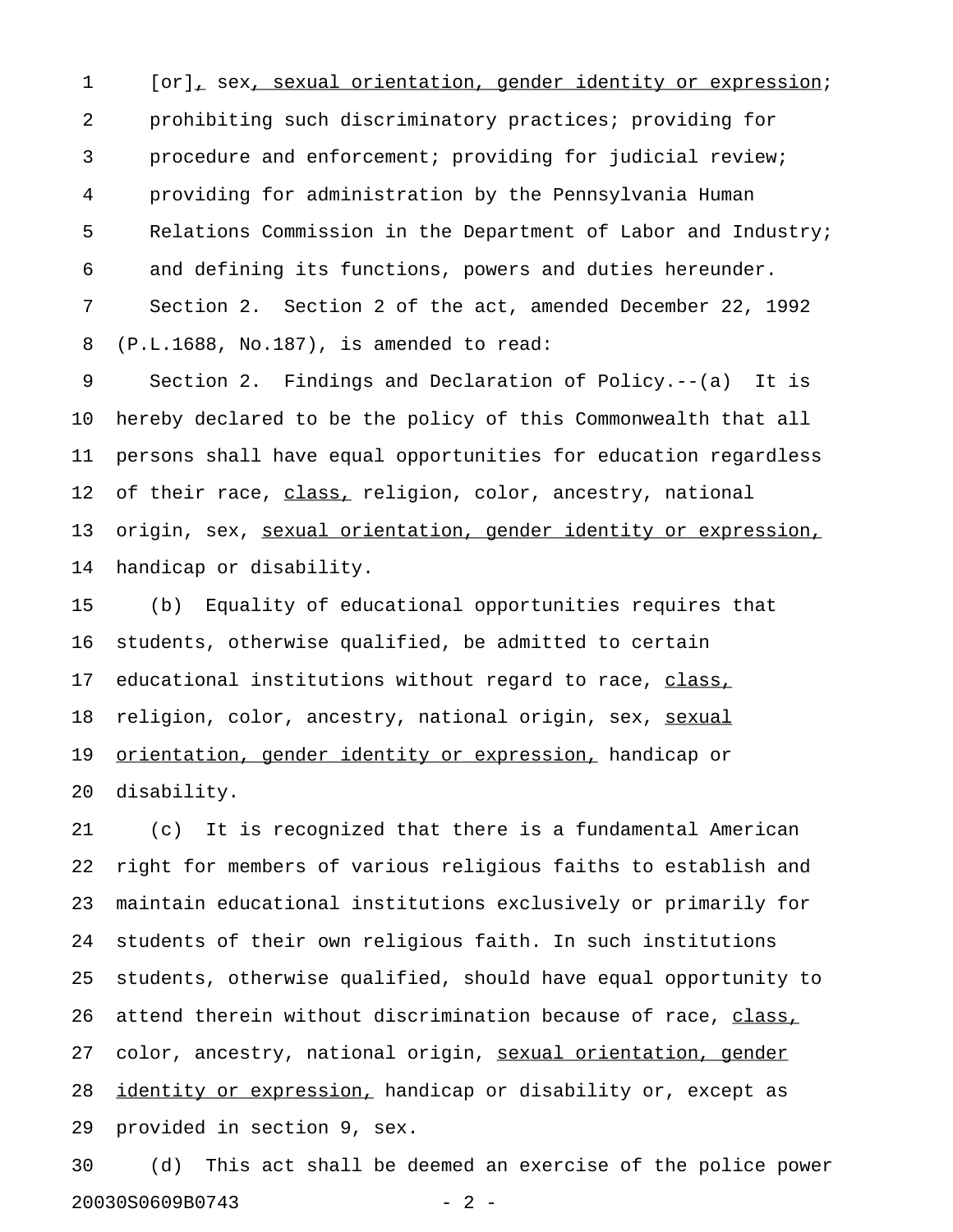| 1  | of the Commonwealth for the protection of the public welfare,        |
|----|----------------------------------------------------------------------|
| 2  | prosperity, health and peace of the people of the Commonwealth       |
| 3  | of Pennsylvania.                                                     |
| 4  | Section 3. Section 3 of the act is amended by adding clauses         |
| 5  | to read:                                                             |
| 6  | Section 3. Definitions. -- As used in this act--                     |
| 7  | * * *                                                                |
| 8  | (9)<br><u>"Sexual orientation" means a person's actual or</u>        |
| 9  | perceived heterosexuality, homosexuality or bisexuality.             |
| 10 | (10) "Gender identity" means a person's self-identification          |
| 11 | as male or female, distinguished from the person's biological        |
| 12 | sex.                                                                 |
| 13 | (11) "Sex" means the gender of a person, as perceived,               |
| 14 | presumed or assumed by others, including those who are changing      |
| 15 | or who have changed their gender identification.                     |
| 16 | Section 4. Sections $4(a)$ and $(a.1)$ , $6(4)$ , 7.1 and $9(a)$ and |
| 17 | (c) of the act, amended or added December 22, 1992 (P.L.1688,        |
| 18 | No.187), are amended to read:                                        |
| 19 | Section 4. Unfair Educational Practices.--(a) Except as              |
|    | 20 provided in section 9, it shall be an unfair educational          |
| 21 | practice for an educational institution--                            |
| 22 | (1) To exclude or limit, or otherwise discriminate, because          |
| 23 | of race, class, religion, color, ancestry, national origin, sex,     |
| 24 | sexual orientation, gender identity or expression, handicap or       |
| 25 | disability, against any student or students seeking admission as     |
| 26 | students to such institutions: Provided, That it shall not be        |
| 27 | unfair educational practice for any educational institution to       |
| 28 | use criteria other than race, class, religion, color, ancestry,      |
| 29 | national origin, sex, sexual orientation, gender identity or         |
| 30 | expression, handicap or disability in the admission of students.     |
|    | 20030S0609B0743<br>$-3 -$                                            |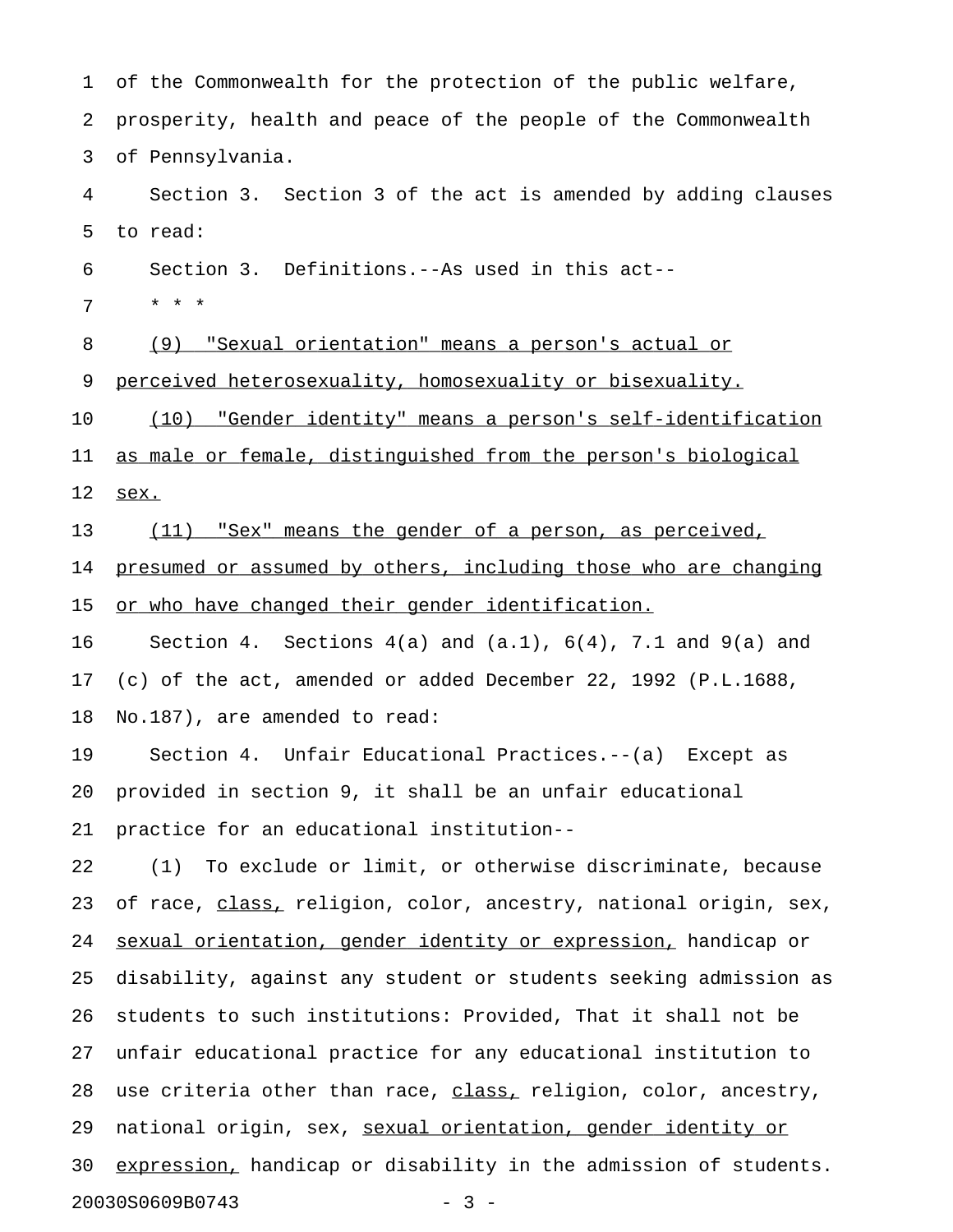1 (2) To make any written or oral inquiry prior to admission 2 concerning or designed to elicit information as to the race, 3 class, religion, color, ancestry, national origin, sex, sexual 4 orientation, gender identity or expression, handicap or 5 disability of a student seeking admission to such institution. 6 (3) To expel, suspend, punish, deny facilities or otherwise 7 discriminate against any student because of race, class, 8 religion, color, ancestry, national origin, sex, sexual 9 orientation, gender identity or expression, handicap or 10 disability.

11 (4) To penalize or discriminate against any individual 12 because he has initiated, testified, participated or assisted in 13 any proceedings under this act.

14 (5) To fail to preserve for a period of three years any 15 records, documents and data dealing with, or pertaining to, the 16 admission, rejection, expulsion or suspension of students, or to 17 refuse to make such records, documents and data available at all 18 times for the inspection of the commission.

19 (6) To construct, operate or otherwise make available 20 facilities and services which are not accessible.

21 (7) To exclude, limit or otherwise discriminate against any 22 student or applicant because of the handicap or disability of an 23 individual with whom the student or applicant is known to have a 24 relationship or association.

25 (8) To deny an individual with a handicap or disability 26 equal opportunities for education because of uninsurability or 27 increased cost of insurance.

28 (a.1) Except as provided in section 9, it shall be an unfair 29 educational practice for a religious educational institution-- 30 (1) To exclude or limit, or otherwise discriminate, because 20030S0609B0743 - 4 -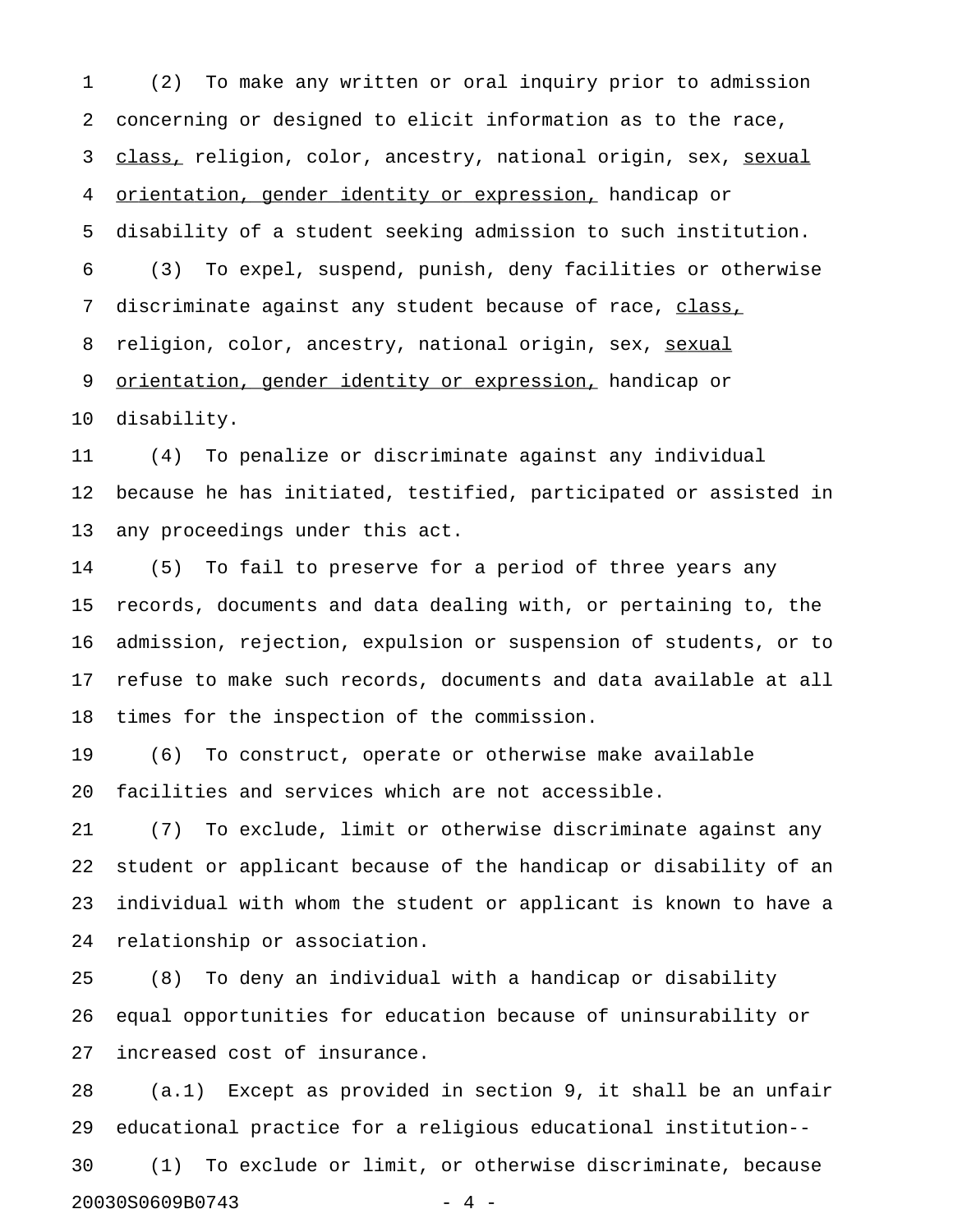1 of race, class, color, ancestry, national origin, sex, sexual 2 orientation, gender identity or expression, handicap or 3 disability, against any student or students seeking admission as 4 students to such institutions: Provided, That it shall not be 5 unfair educational practice for any religious educational 6 institution to use criteria other than race, class, color, 7 ancestry, national origin, sex, sexual orientation, gender 8 identity or expression, handicap or disability in the admission 9 of students.

10 (2) To make any written or oral inquiry prior to admission 11 concerning or designed to elicit information as to the race, 12 class, color, ancestry, national origin, sex, sexual 13 orientation, gender identity or expression, handicap or 14 disability of a student seeking admission to such institution. 15 (3) To expel, suspend, punish, deny facilities or otherwise 16 discriminate against any student because of race, class, color, 17 ancestry, national origin, sex, sexual orientation, gender 18 identity or expression, handicap or disability.

19 (4) To penalize or discriminate against any individual 20 because such person has initiated, testified, participated or 21 assisted in any proceedings under this act.

22 (5) To construct, operate or otherwise make available 23 facilities and services which are not accessible.

24 (6) To exclude, limit or otherwise discriminate against any 25 student or applicant because of the handicap or disability of an 26 individual with whom the student or applicant is known to have a 27 relationship or association.

28 (7) To deny an individual with a handicap or disability 29 equal opportunities for education because of uninsurability or 30 increased cost of insurance.

20030S0609B0743 - 5 -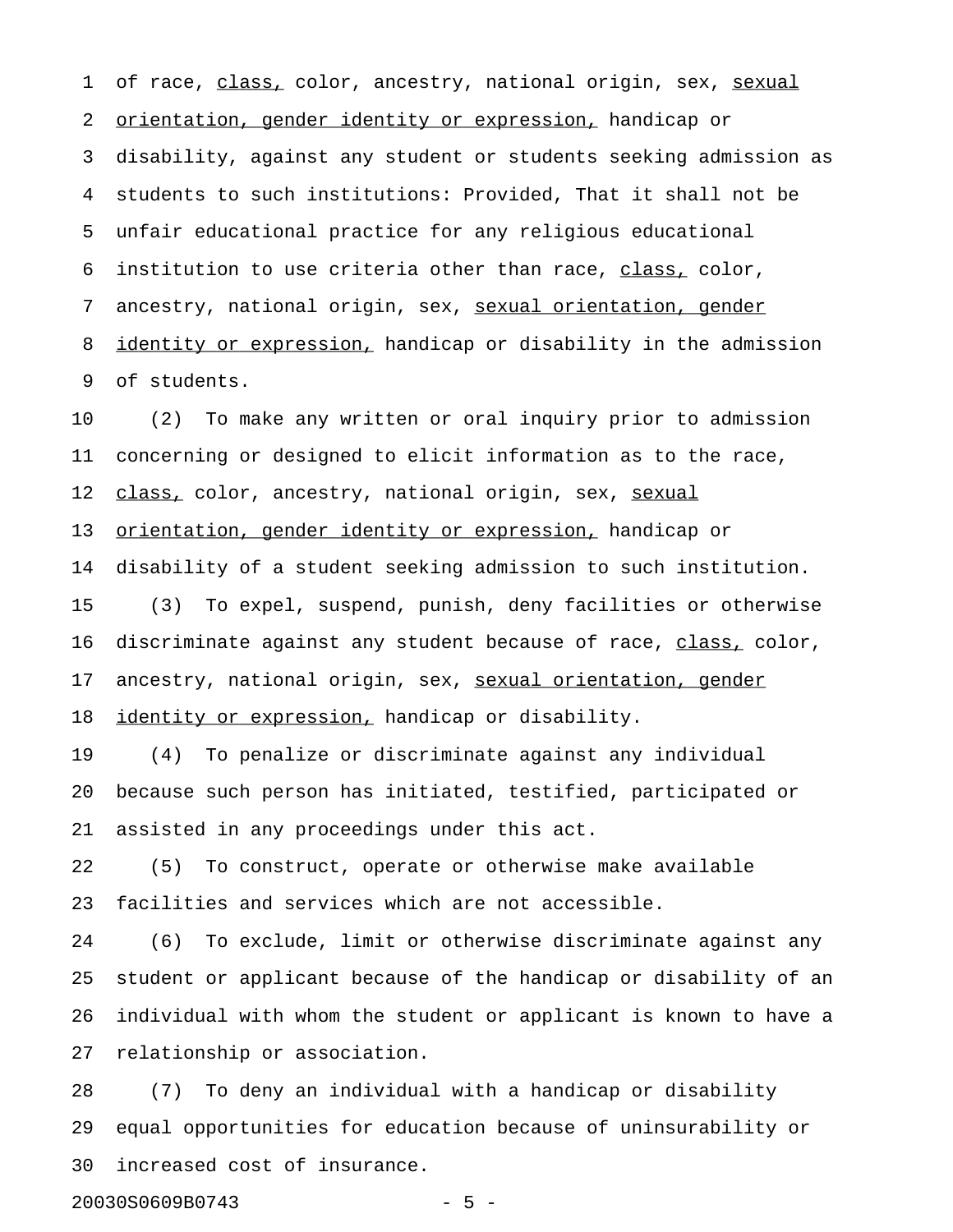1 \* \* \*

2 Section 6. Powers and Duties of the Commission.--Without in 3 anywise detracting from, or in derogation or diminution of the 4 duties of the commission as set forth in the act of October 27, 5 1955 (P.L.744), known as the "Pennsylvania Human Relations Act," 6 said commission is hereby vested with the following powers and 7 duties--

8 \* \* \*

9 (4) To formulate, recommend and carry out a comprehensive 10 program designed to eliminate and prevent prejudice and 11 discrimination in educational institutions, based upon race, 12 class, religion, color, ancestry, national origin, sex, sexual 13 orientation, gender identity or expression, handicap or 14 disability except religious discrimination in religious or 15 denominational institutions and except, as to sex, as provided 16 in section 9.

17 \* \* \*

18 Section 7.1. Right of Action.--(a) In cases involving a 19 claim of discrimination, if a complainant invokes the procedures 20 set forth in this act, that individual's right of action in the 21 courts of the Commonwealth shall not be foreclosed. If, within 22 one year after the filing of a complaint with the commission, 23 the commission dismisses the complaint or has not entered into a 24 conciliation agreement to which the complainant is a party, the 25 commission must so notify the complainant. On receipt of such a 26 notice, the complainant shall be able to bring an action in the 27 courts of common pleas of the Commonwealth based on the right to 28 freedom from discrimination granted by this act.

29 (b) An action under this section shall be filed within two 30 years after the date of notice from the commission closing the 20030S0609B0743 - 6 -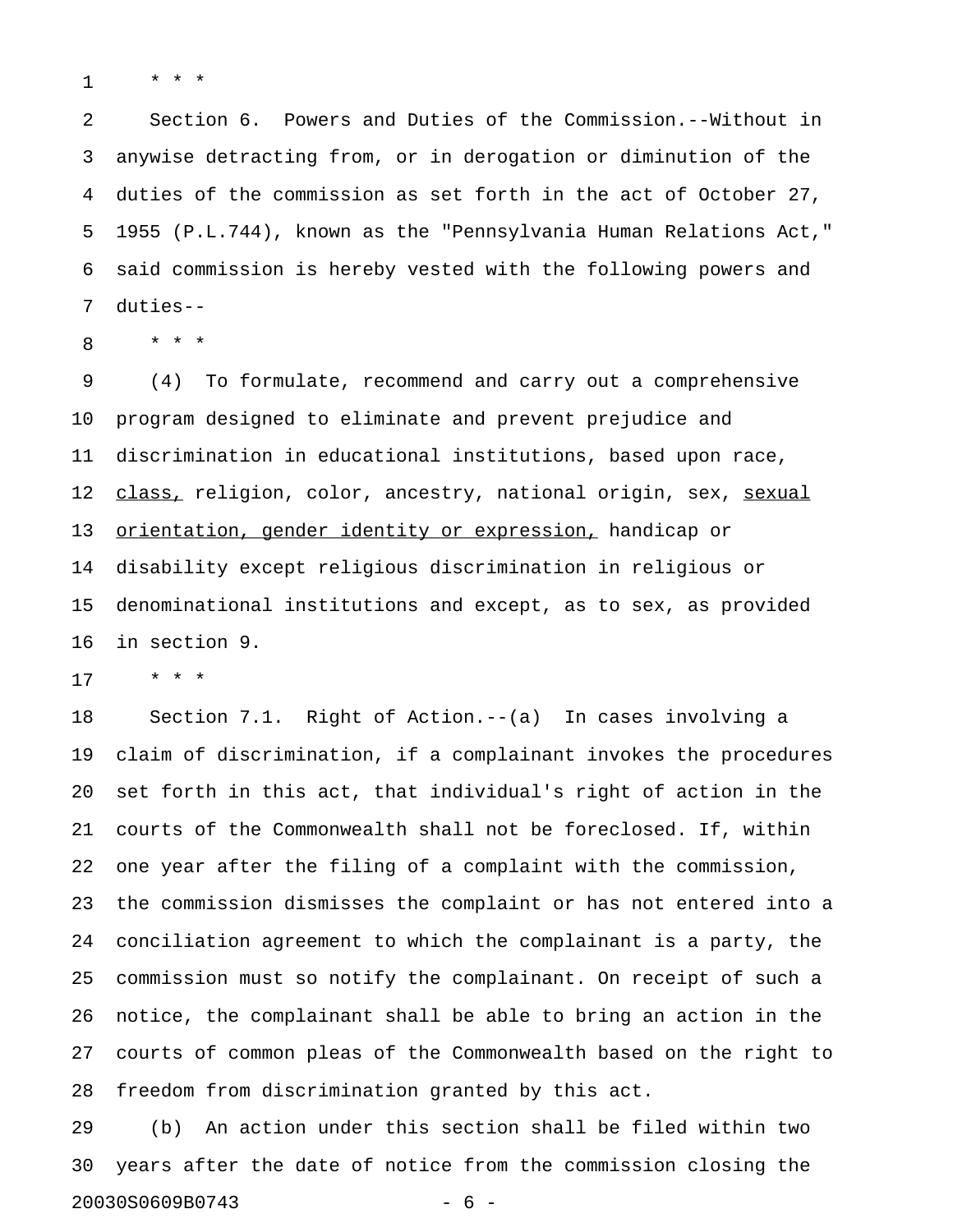1 complaint. Any complaint so filed shall be served on the 2 commission at the time the complaint is filed in court. The 3 commission shall notify the complainant of this requirement. 4 (c) If the court finds that the respondent has engaged in or 5 is engaging in an unlawful discriminatory practice charged in 6 the complaint, the court shall enjoin the respondent from 7 engaging in such unlawful discriminatory practice and order 8 affirmative action which may include, but not be limited to, 9 reinstatement, admitting students, reimbursement of tuition or 10 fees, or any other legal or equitable relief as the court deems 11 appropriate.

12 (d) The court shall serve upon the commission any final 13 order issued in any action brought under this section.

14 (e) If, after a trial held pursuant to subsection (a), the 15 court of common pleas finds that a defendant engaged in or is 16 engaging in any unlawful discriminatory practice as defined in 17 this act, the court may award attorney fees and costs to the 18 prevailing plaintiff.

19 (f) If, after a trial held pursuant to subsection (a), the 20 court of common pleas finds that a defendant has not engaged in 21 or is not engaging in any unlawful discriminatory practice as 22 defined in this act, the court may award attorney fees and costs 23 to the prevailing defendant if the defendant proves that the 24 complaint was brought in bad faith.

25 (g) The time limits for filing any complaint or other 26 pleading under this act shall be subject to waiver, estoppel and 27 equitable tolling.

28 (h) Nothing in this act shall be construed as superseding 29 any provision of the act of October 15, 1980 (P.L.950, No.164), 30 known as the "Commonwealth Attorneys Act." All court actions 20030S0609B0743 - 7 -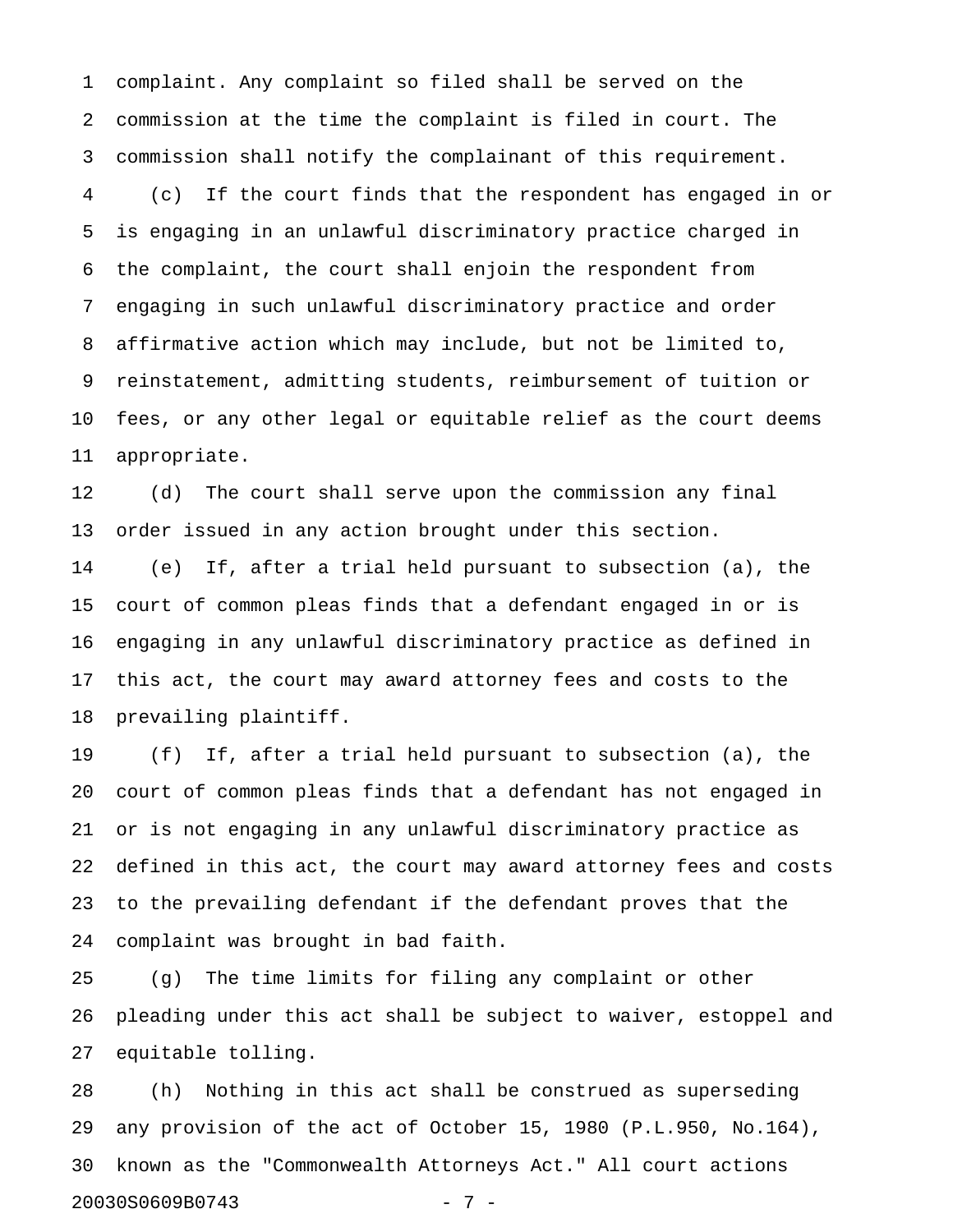1 commenced by or against the commission shall be subject to the 2 provisions of that act.

3 (i) In any action under this section, any party may demand a 4 trial by jury.

5 Section 9. Construction.--(a) The provisions of this act 6 shall be construed liberally for the accomplishment of the 7 purposes thereof and any law inconsistent with any provisions 8 hereof shall not apply. Nothing contained in this act shall be 9 deemed to repeal any of the provisions of any law of this 10 Commonwealth relating to discrimination because of race, class, 11 religion, color, ancestry, national origin, sex, sexual 12 <u>orientation, gender identity or expression,</u> handicap or 13 disability. This act shall not be construed to prohibit any 14 educational institution which is neither State-owned nor State-15 related, nor State-aided, from drawing its enrollment entirely 16 from members of one sex or from the sexes in any proportion, nor 17 shall anything herein contained prevent any educational 18 institution which is State-owned, State-related or State-aided 19 from requiring each applicant for admission to state in the 20 application for admission such applicant's sex to supplement and 21 implement the institution's facts for planning purposes but only 22 for such planning purposes and not for any discriminatory 23 purposes. For the purpose of this section the term "State-owned" 24 institution means the institutions comprising the State System 25 of Higher Education; the term "State-related" institutions means 26 the University of Pittsburgh, Temple University, Lincoln 27 University and the Pennsylvania State University; the term 28 "State-aided" institution means the Delaware Valley College of 29 Science and Agriculture, Drexel University, Hahnemann 30 University, Thomas Jefferson University, the Medical College of 20030S0609B0743 - 8 -